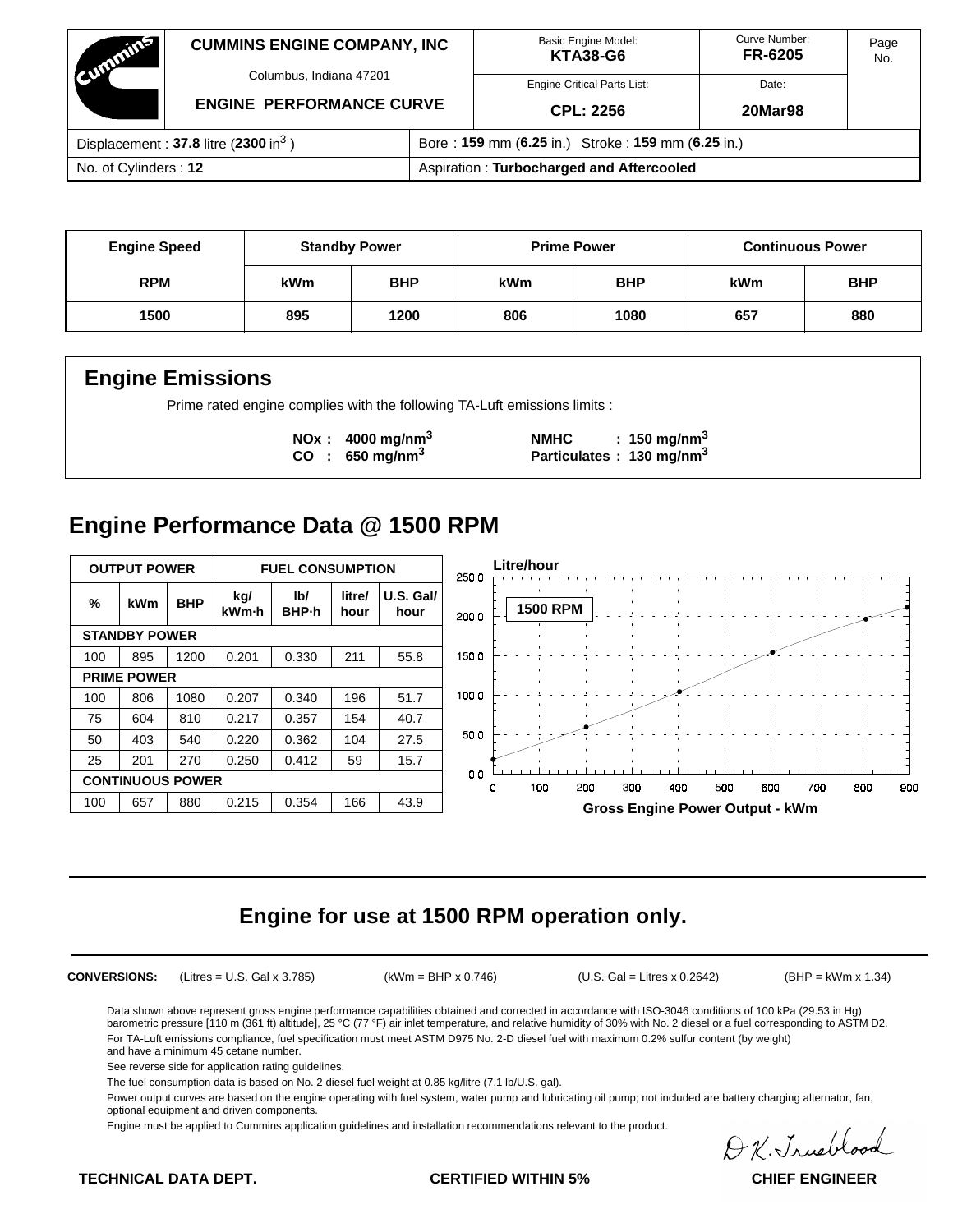## **POWER RATING APPLICATION GUIDELINES FOR GENERATOR DRIVE ENGINES**

These guidelines have been formulated to ensure proper application of generator drive engines in A.C. generator set installations. Generator drive engines are not designed for and shall not be used in variable speed D.C. generator set applications.

**STANDBY POWER RATING is applicable for supplying emergency power for the duration of the utility power outage. No overload capability is available for this rating. Under no condition is an engine allowed to operate in parallel with the public utility at the Standby Power rating.**

> This rating should be applied where reliable utility power is available. A standby rated engine should be sized for a maximum of an 80% average load factor and 200 hours of operation per year. This includes less than 25 hours per year at the Standby Power rating. Standby ratings should never be applied except in true emergency power outages. Negotiated power outages contracted with a utility company are not considered an emergency.

**CONTINUOUS POWER RATING is applicable for supplying utility power at a constant 100% load for an unlimited number of hours per year. No overload capability is available for this rating.**

**PRIME POWER RATING is applicable for supplying electric power in lieu of commercially purchased power. Prime Power applications must be in the form of one of the following two categories:**

#### **UNLIMITED TIME RUNNING PRIME POWER**

**Prime Power is available for an unlimited number of hours per year in a variable load application. Variable load should not exceed a 70% average of the Prime Power rating during any operating period of 250 hours.**

**The total operating time at 100% Prime Power shall not exceed 500 hours per year.**

**A 10% overload capability is available for a period of 1 hour within a 12 hour period of operation. Total operating time at the 10% overload power shall not exceed 25 hours per year.**

#### **LIMITED TIME RUNNING PRIME POWER**

**Prime Power is available for a limited number of hours in a non-variable load application. It is intended for use in situations where power outages are contracted, such as in utility power curtailment. Engines may be operated in parallel to the public utility up to 750 hours per year at power levels never to exceed the Prime Power rating. The customer should be aware, however, that the life of any engine will be reduced by this constant high load operation. Any operation exceeding 750 hours per year at the Prime Power rating should use the Continuous Power rating.**

#### **Reference Standards:**

BS-5514 and DIN-6271 standards are based on ISO-3046.

#### **Operation At Elevated Temperature And Altitude:**

The engine may be operated at:

1500 RPM up to 3,000 ft. (1,000 m) and 104 <sup>o</sup>F (40 <sup>o</sup>C) without power deration.

For sustained operation above these conditions, derate by 5% per 1,000 ft (300 m), and 3% per 5  $^{\circ}$ F (4% per 5  $^{\circ}$ C).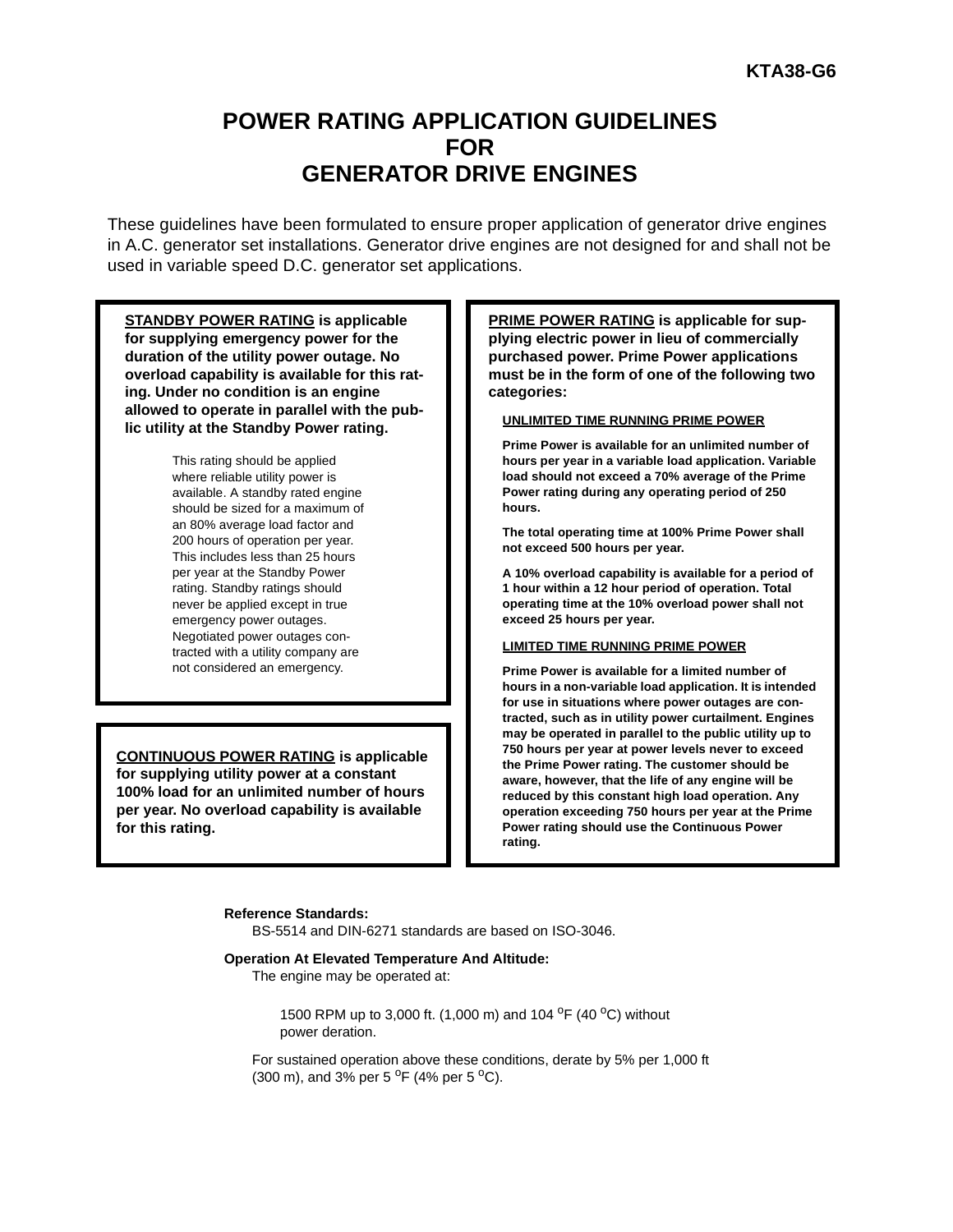# **Cummins Engine Company, Inc.**

# **Engine Data Sheet**

| <b>ENGINE MODEL: KTA38-G6</b><br><b>CONFIGURATION NUMBER : D233033DX02</b>                    |                                                   |                                               | <b>DATA SHEET: DS-6205</b><br><b>DATE: 20Mar98</b><br><b>PERFORMANCE CURVE: FR-6205</b> |
|-----------------------------------------------------------------------------------------------|---------------------------------------------------|-----------------------------------------------|-----------------------------------------------------------------------------------------|
| <b>INSTALLATION DIAGRAM</b><br>: 3626446<br>• Fan to Flywheel                                 | <b>CPL NUMBER</b><br>• Engine Critical Parts List | : 2256                                        |                                                                                         |
|                                                                                               |                                                   |                                               |                                                                                         |
| <b>GENERAL ENGINE DATA</b>                                                                    |                                                   |                                               |                                                                                         |
|                                                                                               |                                                   |                                               | 4-Cycle; 60° Vee; 12-Cylinder Diesel                                                    |
|                                                                                               |                                                   |                                               | Turbocharged and Aftercooled                                                            |
|                                                                                               |                                                   | $6.25 \times 6.25$ (159 x 159)<br>2300 (37.8) |                                                                                         |
|                                                                                               |                                                   | 14.9:1                                        |                                                                                         |
| Dry Weight                                                                                    |                                                   |                                               |                                                                                         |
|                                                                                               |                                                   | 9261                                          | (4200)                                                                                  |
| Wet Weight                                                                                    |                                                   |                                               |                                                                                         |
|                                                                                               |                                                   | 9781                                          | (4436)                                                                                  |
| Moment of Inertia of Rotating Components                                                      |                                                   |                                               |                                                                                         |
|                                                                                               |                                                   | 248                                           | (10.4)                                                                                  |
|                                                                                               |                                                   | 493                                           | (20.8)                                                                                  |
|                                                                                               |                                                   | 38.6                                          | (980)                                                                                   |
|                                                                                               |                                                   | 11.0                                          | (279)                                                                                   |
|                                                                                               |                                                   | 2000                                          | (908)                                                                                   |
| <b>ENGINE MOUNTING</b>                                                                        |                                                   |                                               |                                                                                         |
|                                                                                               |                                                   | 4500                                          | (6100)                                                                                  |
|                                                                                               |                                                   |                                               |                                                                                         |
| <b>EXHAUST SYSTEM</b>                                                                         |                                                   |                                               |                                                                                         |
|                                                                                               |                                                   | 2                                             | (51)                                                                                    |
|                                                                                               |                                                   |                                               |                                                                                         |
| <b>AIR INDUCTION SYSTEM</b>                                                                   |                                                   |                                               |                                                                                         |
| Maximum Intake Air Restriction                                                                |                                                   |                                               |                                                                                         |
|                                                                                               |                                                   | 20                                            | (508)                                                                                   |
|                                                                                               |                                                   | 10                                            | (254)                                                                                   |
|                                                                                               |                                                   | 15                                            | (381)                                                                                   |
| <b>COOLING SYSTEM (Jacket Water Aftercooled)</b>                                              |                                                   |                                               |                                                                                         |
|                                                                                               |                                                   | 32.7                                          | (124)                                                                                   |
|                                                                                               |                                                   | 7                                             | (48)                                                                                    |
|                                                                                               |                                                   | 60                                            | (18.3)                                                                                  |
|                                                                                               |                                                   | 180 - 200                                     | $(82 - 93)$                                                                             |
| Minimum Pressure Cap (For Cooling Systems with less than 2 m [6 ft.] Static Head) - psi (kPa) |                                                   | 14                                            | (96)                                                                                    |
|                                                                                               |                                                   | 220/212                                       | (104/100)                                                                               |
|                                                                                               |                                                   |                                               |                                                                                         |
| <b>LUBRICATION SYSTEM</b>                                                                     |                                                   |                                               |                                                                                         |
|                                                                                               |                                                   | 20                                            | (138)                                                                                   |
|                                                                                               |                                                   | 45 - 60                                       | $(310 - 448)$                                                                           |
|                                                                                               |                                                   | 250                                           | (121)                                                                                   |
|                                                                                               |                                                   | $37 - 30$                                     | $(140 - 114)$                                                                           |
|                                                                                               |                                                   | 41                                            | (155)                                                                                   |
| Angularity of OP 6015 Oil Pan                                                                 |                                                   |                                               | N.A.                                                                                    |
|                                                                                               |                                                   |                                               | N.A.                                                                                    |
|                                                                                               |                                                   |                                               | N.A.                                                                                    |